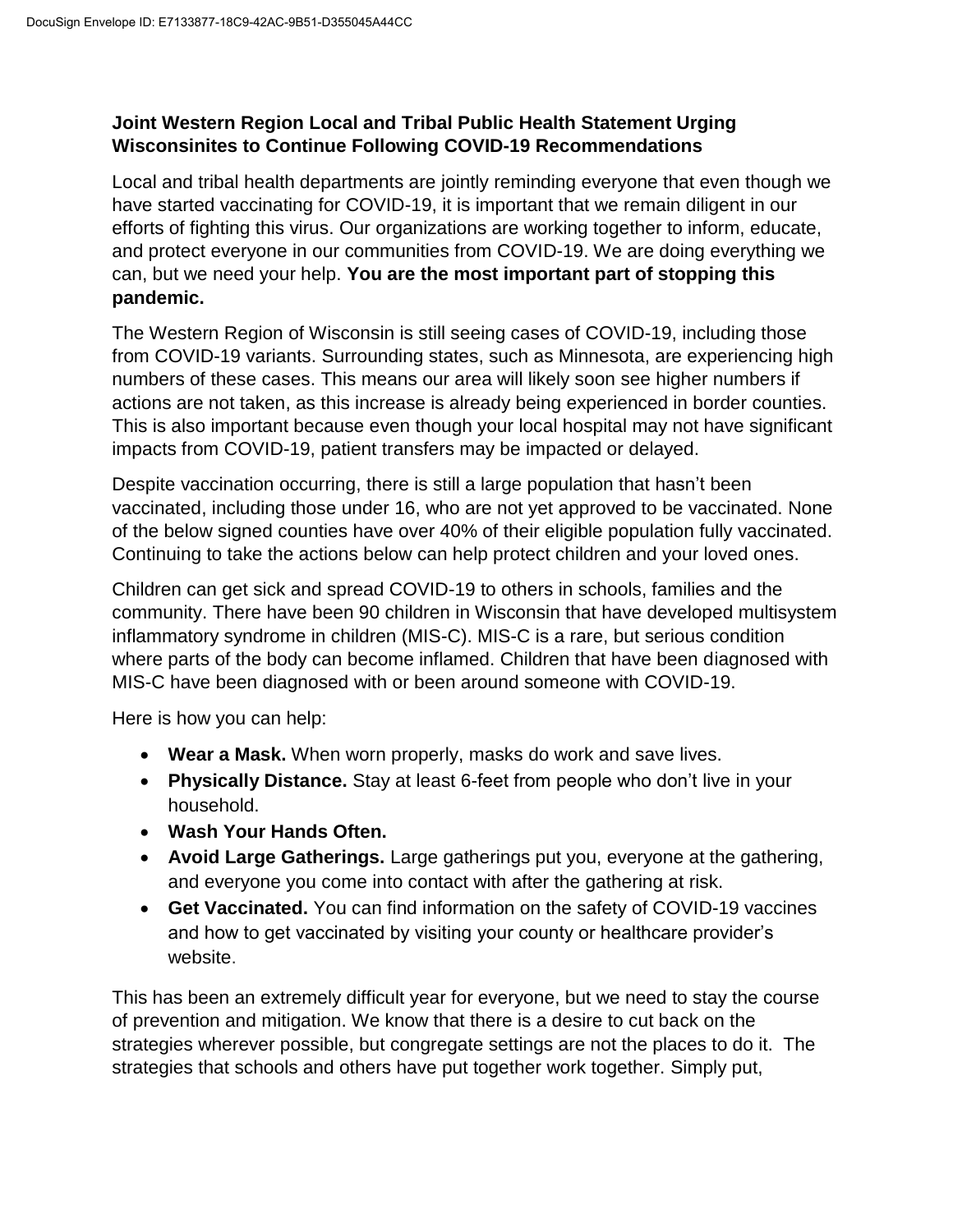handwashing, physical distancing, masking, and vaccination are efforts that work best when practiced together.

DocuSigned by:

Ellen Moldenhauer -874979BA34FF480... Public Health Manager/Health Officer Thealth Officer/ Director

Jackson County Health and Human Services

DocuSigned by: Anita Zimmer -0EEF502E8E1B458... Public Health Officer

Rusk County Public Health

DocuSigned by: Anna Treague

87BA755AB02B46D. Interim Health Officer/PH Supervisor

Burnett County DHHS

DocuSigned by: Hach Skulat 28F367A5EB43419...

Pepin County Health Department

DocuSigned by: Jackie Lowe

-F71841E5F016488.. Health Director

St. Croix Tribal Health Clinic

DocuSigned by: Jane Elekamp -F841A953484A4EB..

Associate County Administrator

La Crosse County

DocuSianed by:

Barbara Barczak -0F0A0F38FFEE4CA...

Director/Health Officer

Trempealeau County Health Department

DocuSigned by: Chen Mekell -80DE8E5EC0154FA..

health officer

Washburn County Public Health

DocuSigned by: Jean Achaltz B66B977F250545A

Public Health Director/Health Officer

Polk County Health Department

Executive Director Of Health

Ho-Chunk Nation